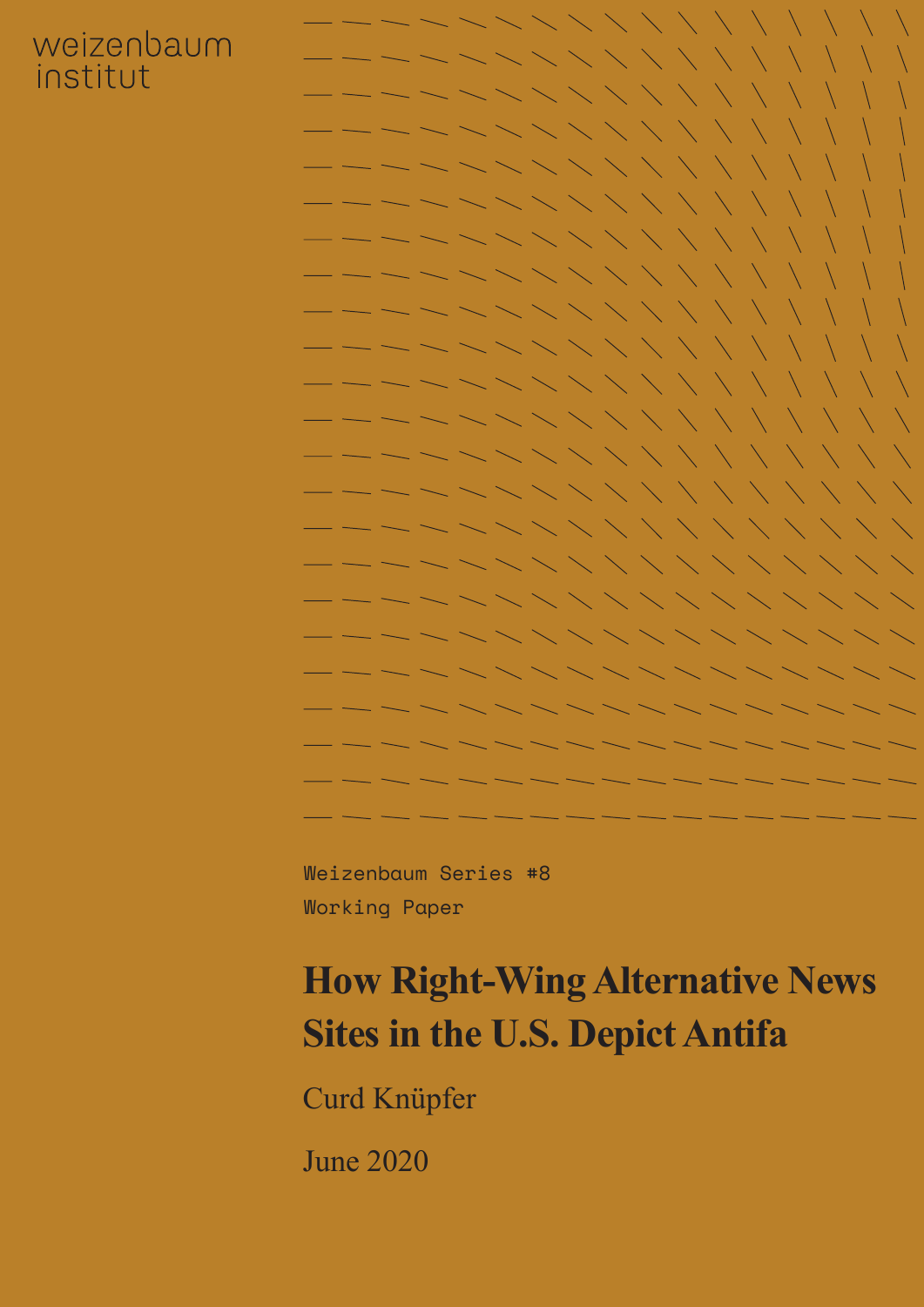#### **Weizenbaum Series**

Editors: The Executive Board of the "Weizenbaum Institute for the Networked Society – The German Internet Institute"

Prof. Dr. Christoph Neuberger Prof. Dr. Herbert Zech Prof. Dr. Sascha Friesike

Project Coordination: Wissenschaftszentrum Berlin für Sozialforschung Reichpietschufer 50 10785 Berlin

Visiting Address: Hardenbergstraße 32 10623 Berlin Email: info@weizenbaum-institut.de Web: www.weizenbaum-institut.de

Editorial Assistant: Roland Toth, M.A.

Persistent long-term archiving of this series is ensured by the Social Science Open Access Repository and the DOI registration service in Germany for social science and economic data da|ra.

DOI [10.34669/wi.ws/8](https://doi.org/10.34669/wi.ws/8)

This series is available open access and is licensed under Creative Commons Attribution 4.0 (CC-BY 4.0): <http://creativecommons.org/licenses/by/4.0/>

This work has been funded by the Federal Ministry of Education and Research of Germany (BMBF) (grant no.: 16DII111, 16DII112, 16DII113, 16DII114, 16DII115, 16DII116, 16DII117 – "Deutsches Internet-Institut").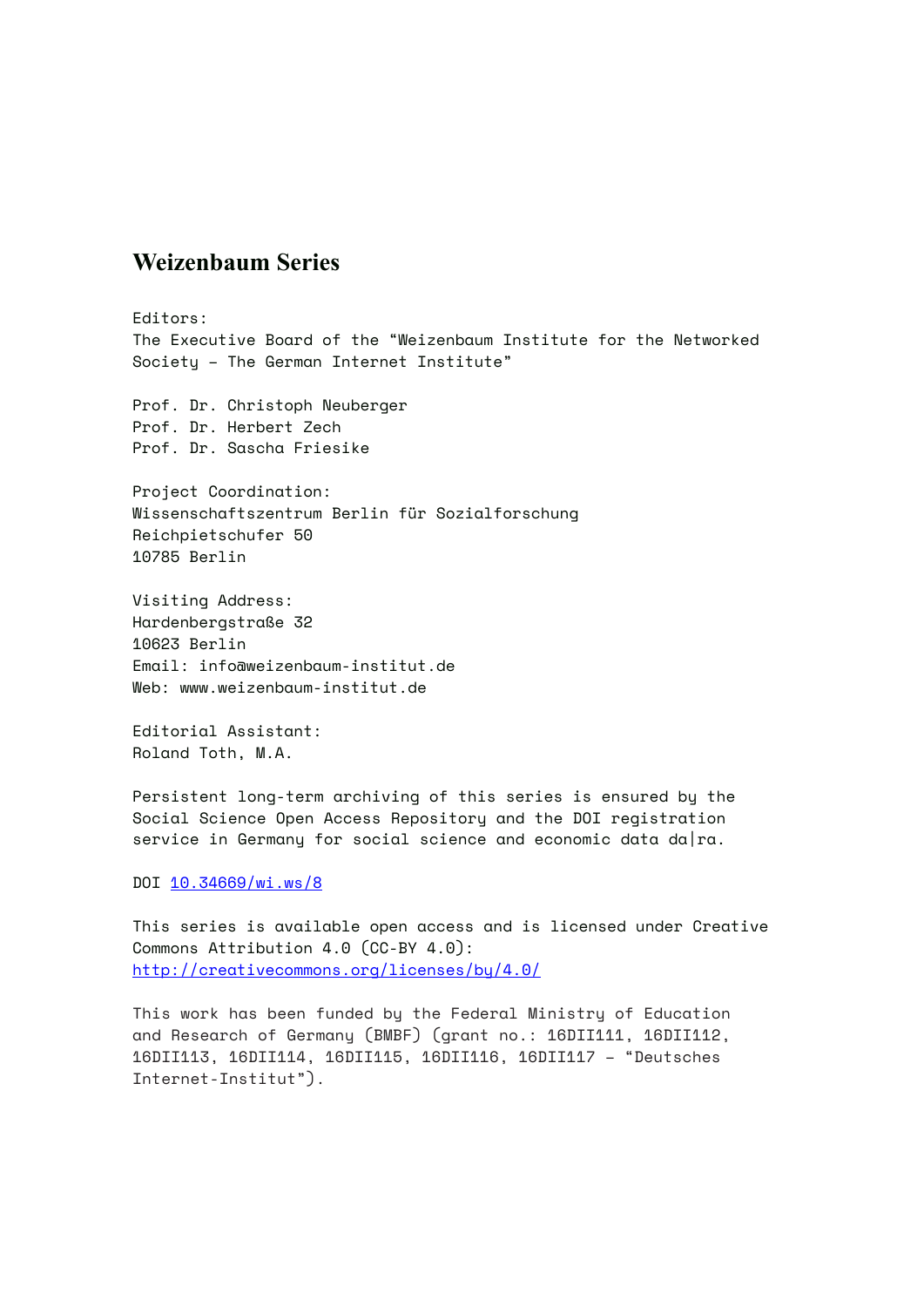Weizenbaum Series #8 Working Paper

# **How Right-Wing Alternative News Sites in the U.S. Depict Antifa**

Curd Knüpfer

June 2020

#### **Acknowledgement**

This study was aided by feedback and assistance from Robert Entman and Maria Mildner. The most important story about Antifa is not who they actually are, but how Trump and the right-wing media define the term.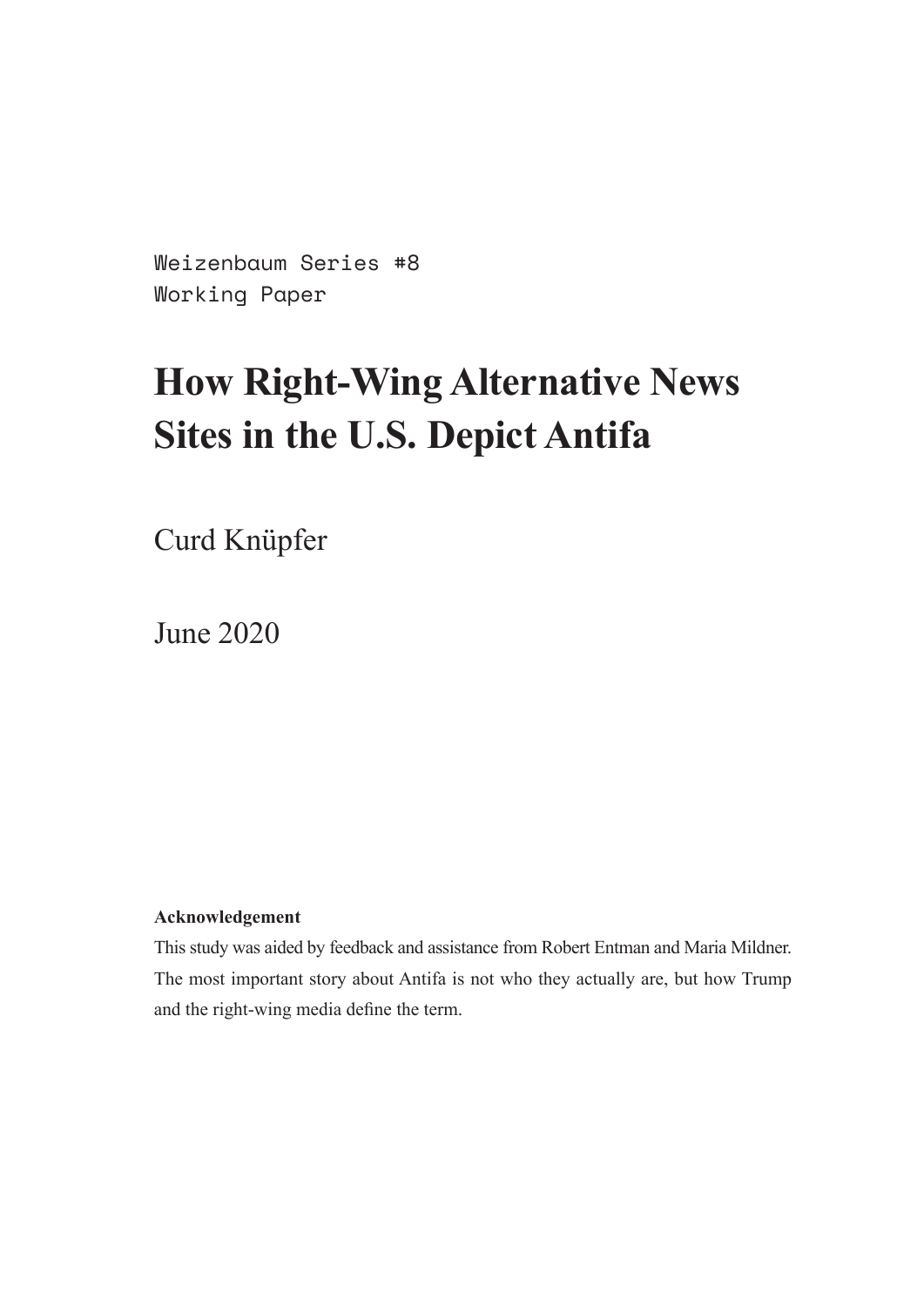Antifa (short for "antifascist" or an abbreviated form of the German term "antifaschistische Aktion") does not consist of any specific set of actors, institutions or organizational structures. In lieu of formalized membership, it can be seen as a loose movement of individuals and organizations practicing forms of activism aimed at counter-acting far-right mobilization. This designation presents a "floating signifier" of sorts and can be easily used to associate, antagonize or even prosecute individuals who are only connected through their respective opposition towards perceived forms or threats of fascist activities.

Case in point: U.S. President Donald Trump recently [tweeted out his intention](https://twitter.com/realdonaldtrump/status/1267129644228247552) to declare "ANTIFA as a Terrorist Organization," while his Attorney General William Barr blamed Antifa for ["inciting violence and sowing discord,](https://abcnews.go.com/Politics/ag-barr-evidence-antifa-foreign-actors-involved-sowing/story?id=71066996)" without providing any substantial evidence for these claims. In fact, no further evidence was presented by the Trump administration that there exists such an "Organization." Further complicating this matter are reports of ["false flag" operations](https://www.reuters.com/article/us-minneapolis-police-protests-facebook/facebook-takes-down-white-nationalist-and-fake-antifa-accounts-idUSKBN23A06J) and [coordinated online efforts](https://www.nbcnews.com/tech/security/twitter-takes-down-washington-protest-disinformation-bot-behavior-n1221456) by right-wing activists, seeking to [vilify political activism on the left.](https://www.vox.com/policy-and-politics/2019/7/3/20677645/antifa-portland-andy-ngo-proud-boys)

In the days leading up to the recent pronouncements by Trump and Barr, right-wing media in particular exhibited spikes in referring to "Antifa," particularly in their coverage of the nationwide protests against police brutality. On May 30 and 31, over 15 percent of all stories featured on such websites mentioned the term.



This prompts the question: who or what are these articles talking about?

**Figure 1. Media Cloud stories for the collection "RNIS US" and Fox News.**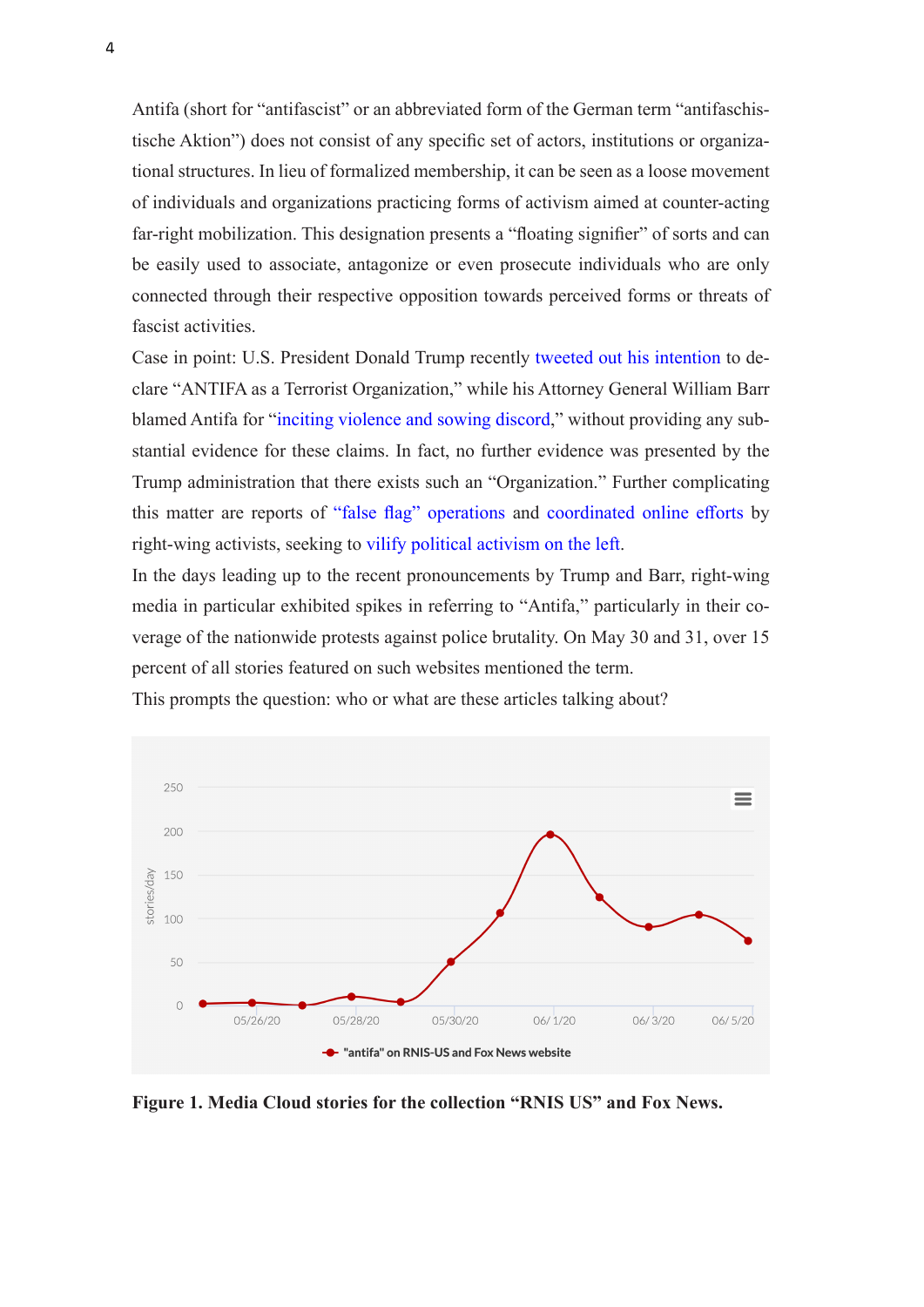| <b>Website / Medium</b> | N  | <b>Website / Medium</b>   | N              |
|-------------------------|----|---------------------------|----------------|
|                         |    |                           |                |
| <b>FOX News</b>         | 84 | conservativedailynews.com | 7              |
| <b>Breitbart</b>        | 70 | chicksonright.com         | 6              |
| GatewayPundit           | 46 | americanmilitarynews.com  | 6              |
| PJMedia                 | 33 | americanthinker.com       | 6              |
| Daily Caller            | 26 | libertynation.com         | 5              |
| <b>NewsMax</b>          | 23 | thenewamerican.com        | 5              |
| thepoliticalinsider.com | 18 | lifezette.com             | $\overline{4}$ |
| <b>WND</b>              | 17 | westernjournal.com        | 3              |
| libertyunyielding.com   | 12 | patriotpost.us            | 3              |
| Hot Air                 | 12 | Daily Signal              | 3              |
| bigleague politics.com  | 11 | Daily Wire                | $\overline{2}$ |
| The Blaze               | 11 | Free Beacon               | $\mathbf{1}$   |
| townhall.com            | 11 | politichicks.com          | 1              |
| <b>IJR</b>              | 10 | conservativebase.com      | 1              |
| $\Sigma = 437$          |    |                           |                |

**Table 1.** Sampled websites and article counts.

In the wake of Trump's tweets, many articles on mainstream and legacy media have attempted to [address this question](https://www.theguardian.com/world/2020/jun/06/what-is-antifa-trump-terrorist-designation) and have offered explanatory pieces that describe the term and its history, often pointing to Trump's [misleading and flawed definition](https://www.washingtonpost.com/opinions/trump-is-spreading-a-dangerous-conspiracy-theory-about-antifa/2020/06/10/5f9fa342-ab47-11ea-94d2-d7bc43b26bf9_story.html). But such fact-checking efforts might be missing the mark. Trump does not seem to be pursuing a good-faith line of argumentation. And it should be noted that a review of the actual charges brought against demonstrators active during the analyzed week failed to reveal any "[effort by antifa to perpetrate a coordinated campaign of violence](https://www.nytimes.com/2020/06/11/us/antifa-protests-george-floyd.html)."

Instead, recent fundraising and PR campaigns coming out of the White House have indicated that the term is being used somewhat strategically to ramp up support for hardline policies. As [Vox's Zack Beauchamp aptly explained](https://www.vox.com/policy-and-politics/2020/6/8/21277320/antifa-anti-fascist-explained): "'Antifa' as Trump imagines it only exists in the conservative mind — but could end up serving as justification for much more significant state violence down the line."

To address the question of what this image "in the conservative mind" might look like, I collected material from a total of 29 right-wing or far-right websites which typically [present themselves as alternative news providers](https://onlinelibrary.wiley.com/doi/full/10.1002/poi3.219). These were queried via Media Cloud and the collection "RNIS-US," which includes a variety of right-wing alternative news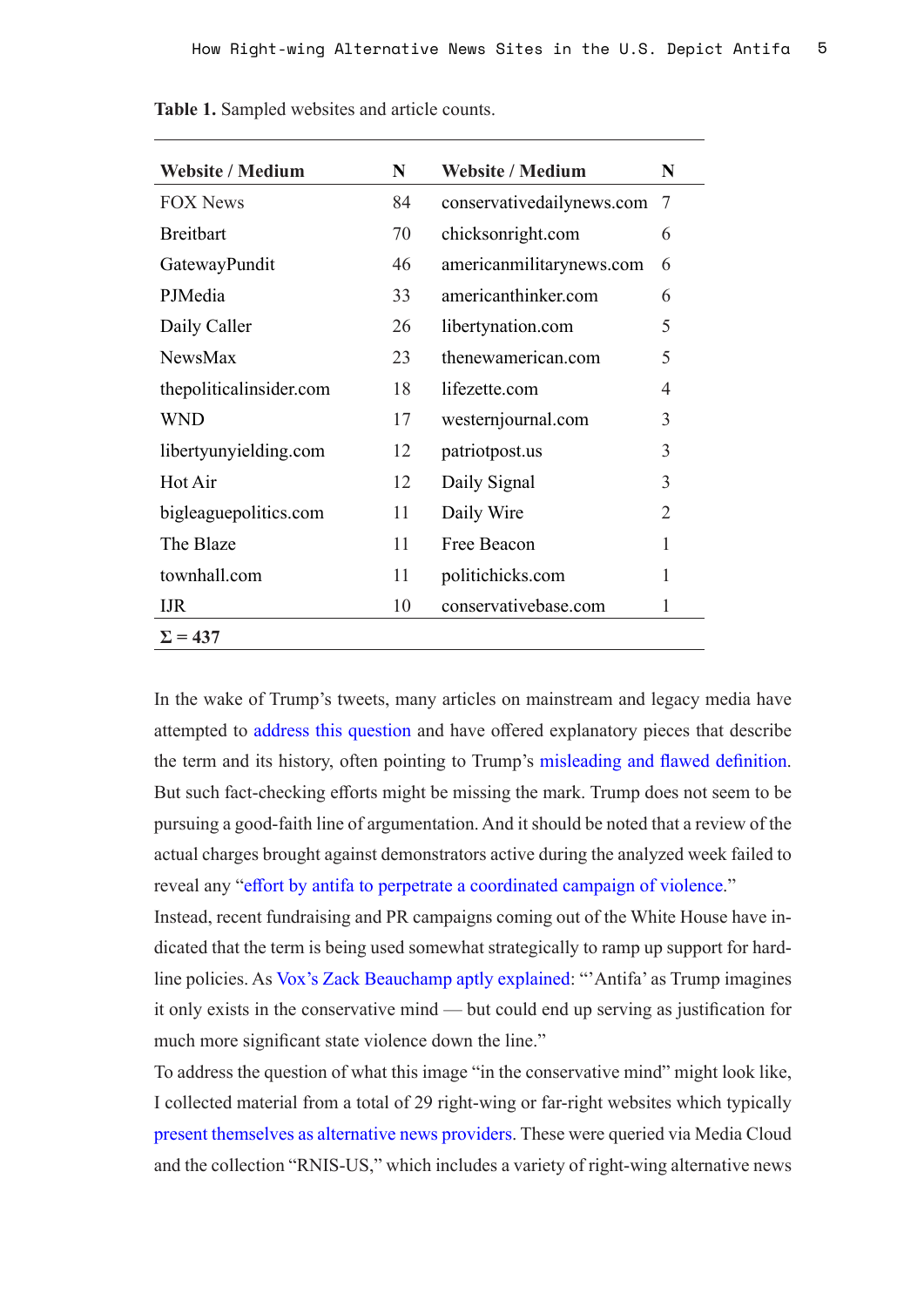sites,<sup>1</sup> along with the website for Fox News. Using the Python package newspaper3k,<sup>2</sup> a total of 437 articles could be scraped. These were posted between May 25 and June 4 and featured the term "antifa." Aided by quantitative text analysis software, I then applied a simple coding scheme to text passages that had been marked as containing the term, in order to find out more about who and what the subjects, locations, and actions associated with the term were.3

In order to gain insights about how right-wing media portray Antifa, I wanted to know:

- 1) "Who or what is Antifa?"
- 2) "What does Antifa do?"
- 3) "Who or what is associated with or compared to Antifa?"
- 4) "Where has Antifa been active?"

The underlying question in coding these passages was always: what information and impression would a regular reader obtain, in order to get an impression of who and what Antifa are and do. This means that quotes and citations were taken into account, even if they referred to outside sources that the text themselves might disagree with, as these would still provide information on a probable definition of the term.

I excluded direct quotes referring to a tweet by Donald Trump, in which he designates Antifa a terrorist organization, as this was prominently featured during the analyzed timeframe and would have skewed the results. I did include remarks that explicitly agreed with this categorization or directly endorsed it.

### **Who or what is Antifa?**

The first and most obvious result of my analysis was the striking degree of heterogeneity in how the term was defined. The tables below present the results aggregated into various larger categories. While this might mask the full range of variation, the tables nonetheless show how many different and sometimes contradictory terms were used.

Does this confusion simply stem from the heterogeneity of my sample? It stands to reason that the various websites I included might simply report from different angles and perspectives. But although one might expect terms like "group," "organization," or "movement" to be somewhat mutually exclusive, deeper analysis revealed that these were used across articles stemming from the same websites. Furthermore, there was no

<sup>1</sup> Full list of sources included in this collection: https://sources.mediacloud.org/#/collections/66001672. For a detailed explanation of source selection, see Heft et al 2020.

<sup>2</sup> Ou-Yang, Lucas (2013): [https://github.com/codelucas/newspaper.git.](https://github.com/codelucas/newspaper.git)

<sup>3</sup> Source data and full coding results will be made available via email request to curd.knuepfer $\omega$ [fu-berlin.de](mailto:curd.knuepfer%40fu-berlin.de?subject=)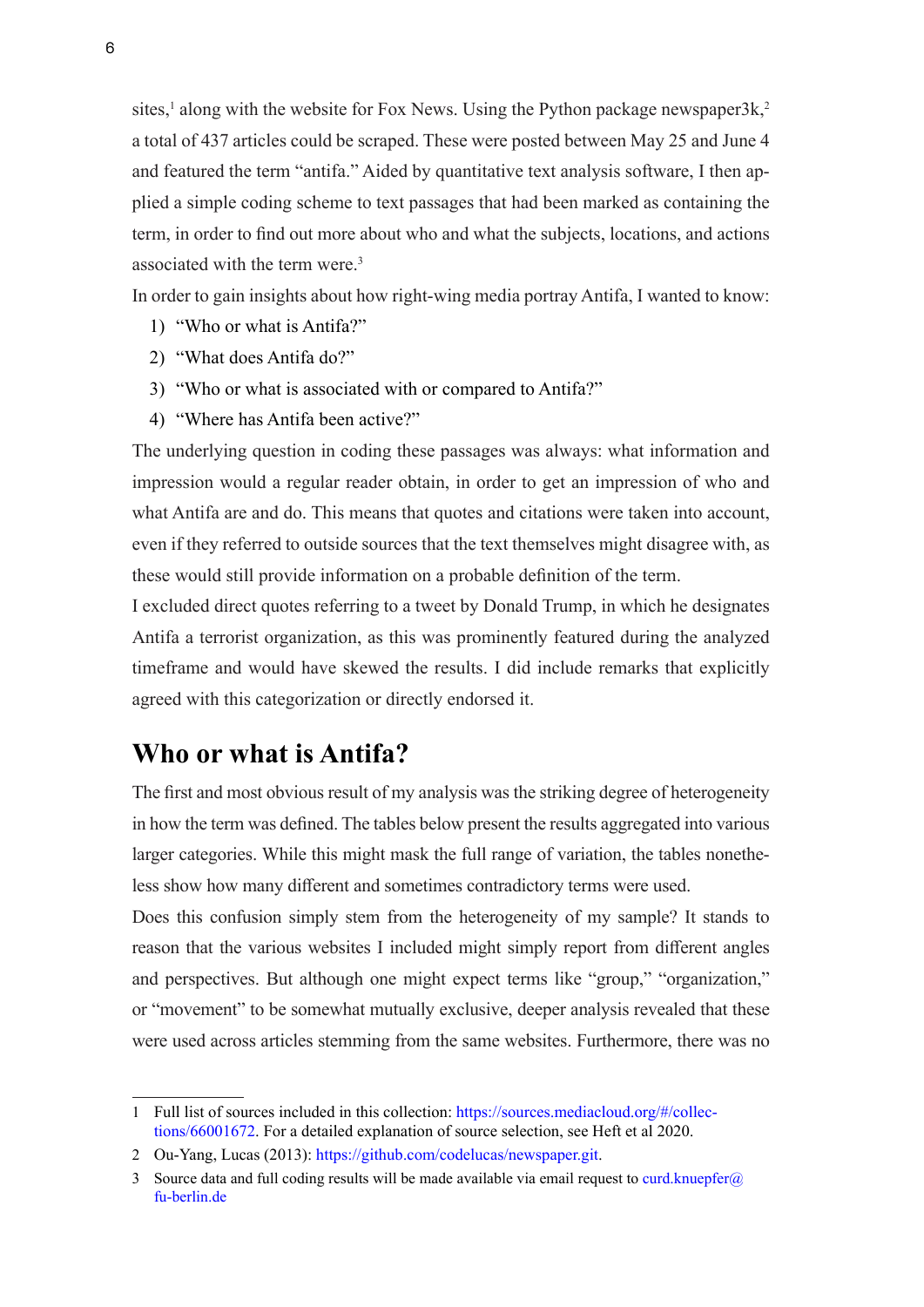statistically significant association between classification as one of these actor types and particular outlets, meaning that they were used interchangeably across the entire sample.

| Who or what is Antifa? $(n = 350)$          | Count | $\frac{0}{0}$ |
|---------------------------------------------|-------|---------------|
| Group                                       | 108   | 31%           |
| Far left; Left-wing                         | 82    | 23%           |
| Terrorist                                   | 71    | 20%           |
| Radical; Extremist                          | 51    | 15%           |
| Rioters; Hooligans; Thugs; Criminals        | 31    | 9%            |
| Violent; Militant                           | 31    | 9%            |
| Anarchist                                   | 24    | $7\%$         |
| Movement                                    | 21    | 6%            |
| Organization                                | 21    | 6%            |
| Leaderless, diffused, loose, etc.           | 19    | 5%            |
| Specific name of individuals or institution | 18    | 5%            |
| Anti-fascist                                | 16    | $5\%$         |
| Outside, paid, professional                 | 10    | 3%            |
| Communist; Fascist                          | 8     | $2\%$         |
| Children; Kids                              | 6     | 2%            |
| Masked                                      | 6     | $2\%$         |

**Table 2.** Actor types and attributes used to describe Antifa.

The classification of "group" is by far the most frequently used. At the same time, this may well be the vaguest term in the list of actor types. In contrast, the sample contained only 18 instances in which the name of an actual person or institution was given. These ranged from an activist in Hamburg, Germany, a social media account, to Willem van Spronsen and included the names of specific local entities like the Portland-based "Rose City Antifa."

The categories listed in table 2 include types of actors as well as specific attributes. Some of these would be terms that pop up in conjunction with actor types and are not mutually exclusive (e.g. far-left, militant organization), which is why the percentages surpass 100. The most common attribute was that of "far-left or "left wing." There were some descriptions of the Antifa as being "leaderless" and diffused as well as references to "Anti-fascist" along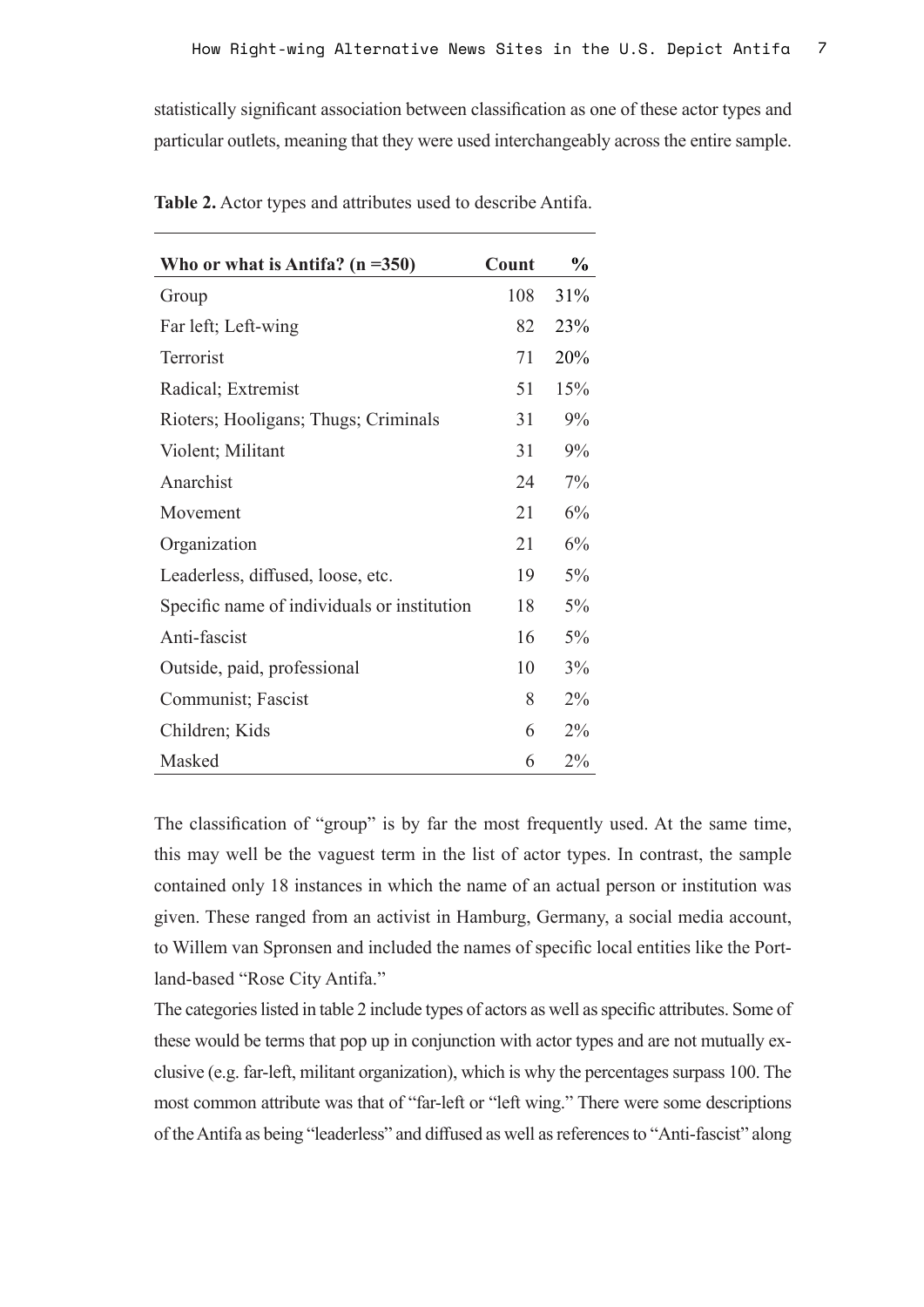with the explanations for what the term actually stands for – but each of these arguably quite important attributes only comprised 5 % of the coded passages.

The designation of "terrorist" – the second most frequently found, at  $20\%$  – arguably rests on the strongest underlying claim and is therefore one that deserves closer scrutiny. In order to find out which websites applied the term in order to define Antifa and what the impact of Trump's classification may have been, I divided the dataset into articles published before ( $n = 66$ ) and after ( $n = 371$ ) Trump tweeted about designating Antifa a terrorist organization. The results show that some of the most prolific of the sampled websites, like Breitbart and GatewayPundit, employed the term before Trump's tweet. It stands to reason that this might be part of the media discourse that may have also led Trump to adopt the topic. The results also show the immediate effect this classification had: After Trump's tweet, all sites in the sample affirmed the designation of "terrorist" at least once (again: this excluded direct quotes from Trump).



Figure 2. Websites' use of "Terrorist" label before and after Trump's tweet.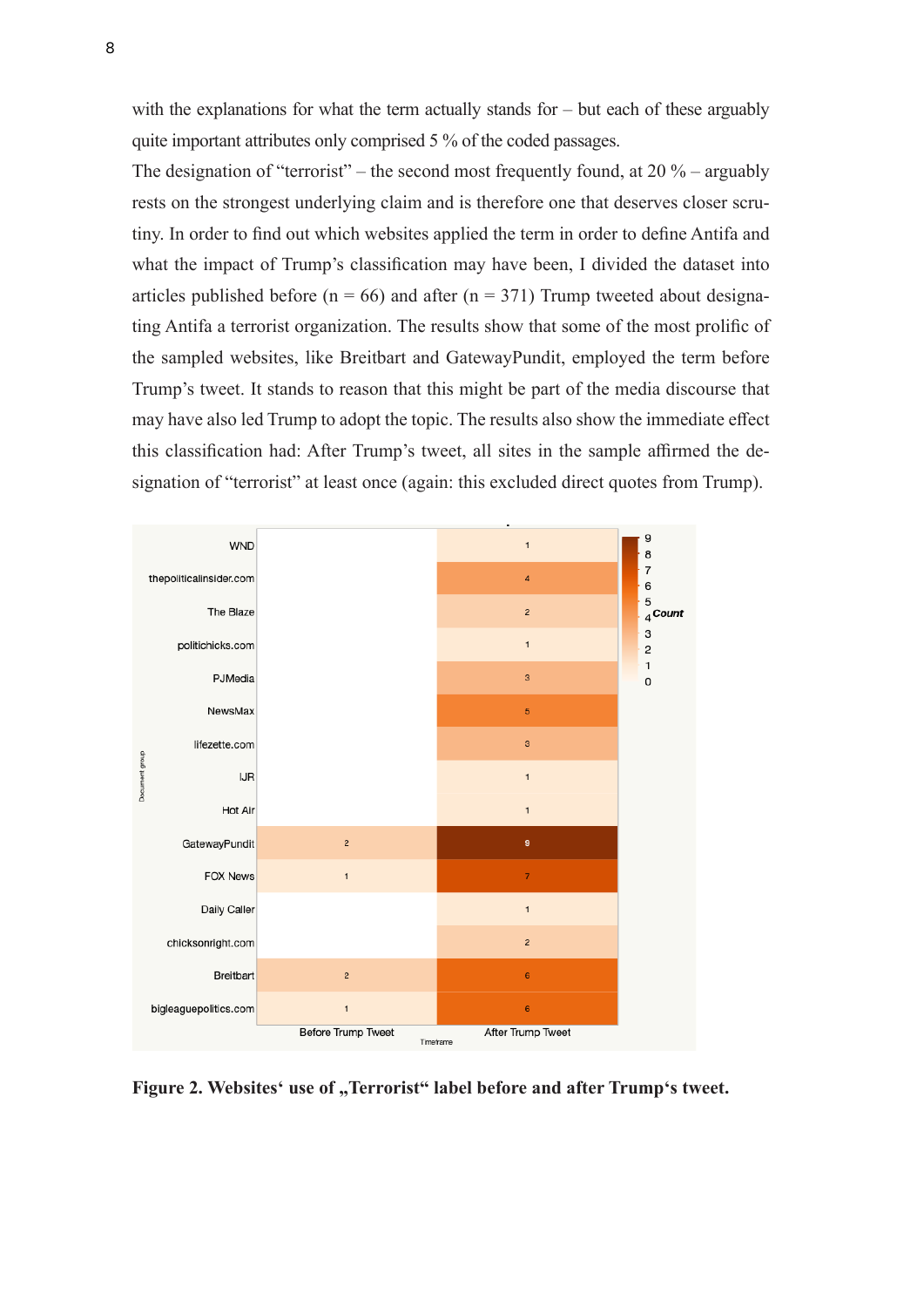Throughout the articles, there was a noticeable absence of further features that identify a group or individual actors as Antifa. There are practically no mentions or descriptions of specific insignia like logos, flags or pins that could lead to the conclusion that these individuals would self-identify or be designated as Antifa. Occasional references are made to black bloc clothing and "flags," but apart from this, any potential readers would be ill-equipped to recognize or identify Antifa members in a real-world situation. Perhaps more importantly, no direct quotes by individuals or groups identifying themselves as Antifa are offered.

### **What does Antifa do?**

The most prominently featured term indicting actions by Antifa is the word "violence." As becomes clear in the terms that follow, this is often associated with the destruction of property, rioting or looting. In many instances, however, these "acts of violence" were not defined further. When it came to actual acts of violence or assault aimed at persons, the only groups that were singled out where "police" and "journalists" – where it should be noted that most of these accounts regarding journalists referred specifically to one particular incident and individual (Andy Ngô). Thus, these websites were engaging frequently in fallacious generalization from a single incident.

Another important theme was the idea of "hijacking" or exploiting the protests surrounding the murder of George Floyd by instigating protests and sowing discord within African American communities. Such claims were significantly correlated with charges of travelling across state lines, specifically for these purposes.

| What does Antifa do? $(n = 351)$             | Count | $\frac{0}{0}$ |
|----------------------------------------------|-------|---------------|
| Acts of Violence                             | 58    | 17%           |
| Destroy; Havoc                               | 39    | $11\%$        |
| Burn; Arson                                  | 38    | $11\%$        |
| Instigate; Incite; Sow discord; Exploit; Use | 32    | $9\%$         |
| Loot; Steal                                  | 32    | $9\%$         |
| Travel; Cross state lines                    | 20    | 6%            |
| Terror                                       | 20    | 6%            |
| Attack                                       | 19    | $5\%$         |
| Target police                                | 16    | $5\%$         |

**Table 3.** Activities associated with the term Antifa.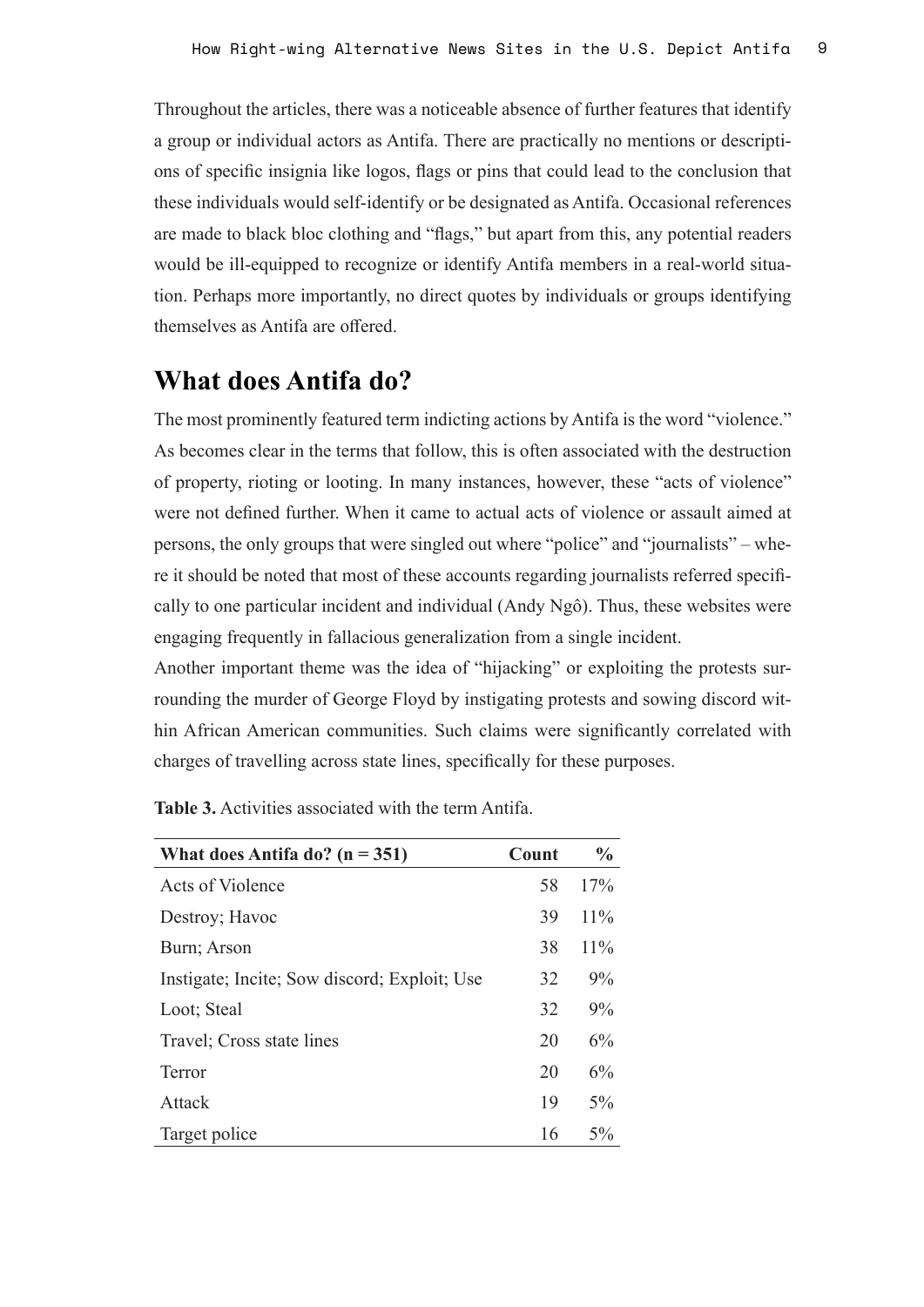

**Figure 3. Word cloud based on frequency of terms or phrases coded as segments that mention Antifa activities.**

Looking at this word cloud helps clarify key attributes of Antifa in the discourse. Since there are so few actual individual or specific institutions associated with the term, it would appear that Antifa is mostly defined through their actions. Arguably, many of the classifications listed above, already contain descriptive elements alluding to their actions (e.g. rioters, criminals, terrorists). This creates some redundancies, if not tautologies in the texts, whereby actions define the individual. These, in turn, are associated with the larger moniker of "Antifa," not by external features but by the very acts they are purportedly committing. By this logic, if Antifa are rioters, then acts of rioting might also make you Antifa.

In order to learn more about how the classification as a particular actor type is associated with which types of action, I looked at correlation patterns between them. Unsurprisingly, the most prominent type of action, "acts of violence," is also the one most closely associated with a variety of different actor types and attributes. Yet these results can also serve to show us the importance of classification, even if there are no concrete actions by actor types mentioned. For example, it seems that while the classification as a "group" or "organization" is closely associated with violence and destruction, the classification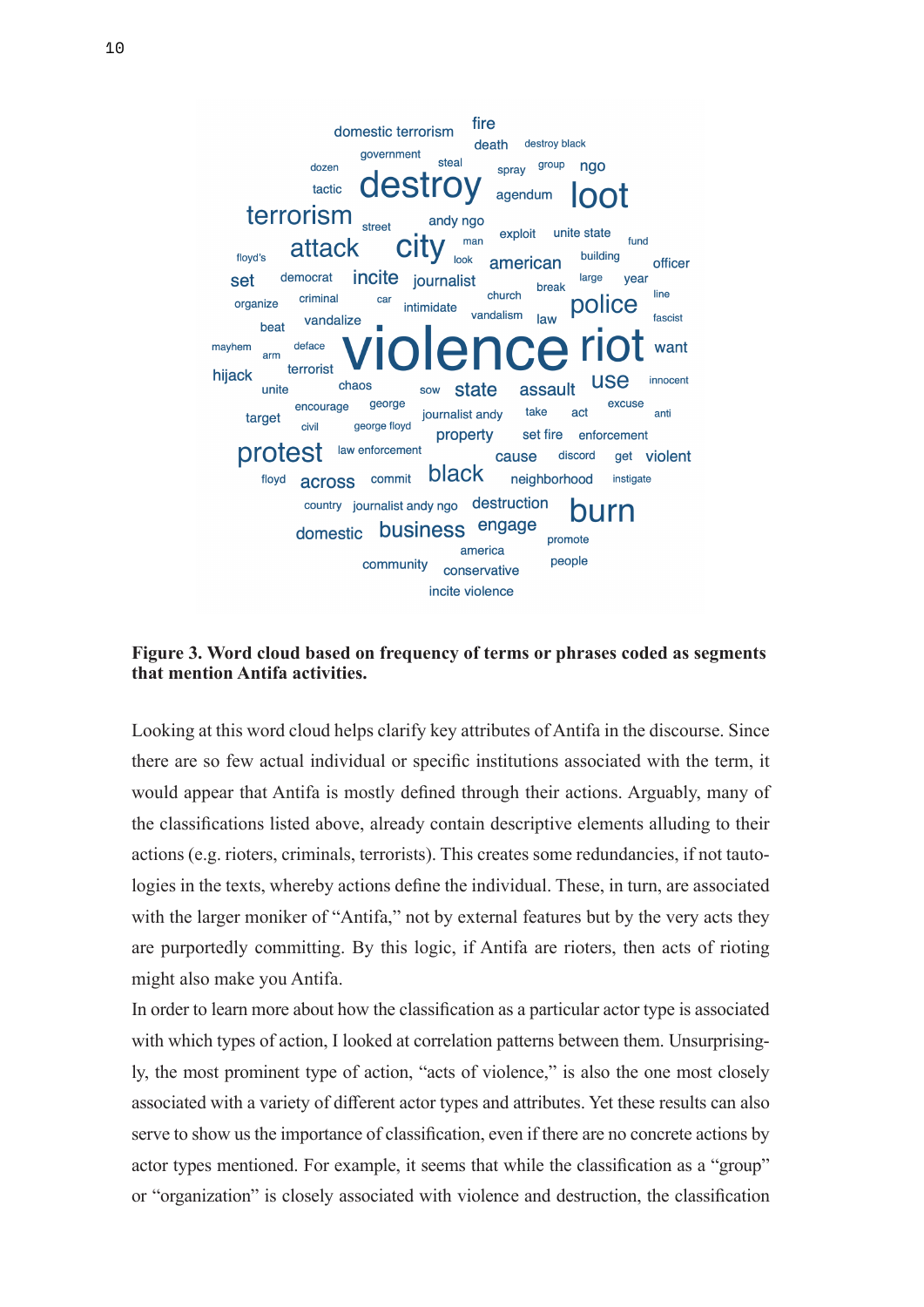of "movement" has no significant association with these types of acts. Conversely, the terms "group" and "organization", which might be seen to imply more active efforts of coordination, are more closely associated with instigating or perpetrating violence.

Furthermore, we can gain more insights into "who" is purportedly committing acts of terror: there is an association to specific names or institutions, but mostly the association goes hand in hand with attributes like "militant," "radical," "extremist," (and, of course, "terrorist"). These attributes also go hand in hand with "acts of violence," "burning" and "arson."

When Antifa is said to be instigating, inciting or exploiting, which implies a degree of strategic or tactical maneuvering, it is usually connected to organizational structures, as well as ideologically extreme positions.

| <b>Table 4.</b> Association between actor types and activities based on Pearson's R correla- |  |  |
|----------------------------------------------------------------------------------------------|--|--|
| tion (p-value: 2-tailed).                                                                    |  |  |

| Actor types<br>& attributes /<br>Activites        | Travel;<br>Cross state<br>lines | Instigate;<br>Incite;<br>Sow<br>discord;<br>Exploit | Target<br>police         | Terror                   | Acts of<br>Violence   | Destroy;<br>Havoc        | Burn;<br>Arson           | Loot; Steal              | Attack                |
|---------------------------------------------------|---------------------------------|-----------------------------------------------------|--------------------------|--------------------------|-----------------------|--------------------------|--------------------------|--------------------------|-----------------------|
| Movement                                          | 0,002                           | 0,057                                               | $-0,033$                 | 0,051                    | 0,031                 | $-0.058$                 | $-0.022$                 | $-0,020$                 | 0,052                 |
|                                                   | $(p=0,9684)$                    | $(p=0,2323)$                                        | $(p=0,4977)$             | $(p=0,2902)$             | $(p=0,5202)$          | $(p=0,2265)$             | $(p=0,6428)$             | $(p=0,6803)$             | $(p=0,2817)$          |
| Organization                                      | 0,100                           | 0,175                                               | 0.094                    | 0,051                    | 0.285                 | 0.159                    | 0,085                    | $-0,020$                 | 0.147                 |
|                                                   | $(p=0.0375)$                    | $(p=0,0002)$                                        | $(p=0,0486)$             | $(p=0,2902)$             | $(p=0,0000)$          | $(p=0,0009)$             | $(p=0,0743)$             | $(p=0,6803)$             | $(p=0,0021)$          |
| Group                                             | 0.043                           | 0.137                                               | 0.019                    | 0.086                    | 0.217                 | 0,125                    | 0.194                    | 0.113                    | 0.109                 |
|                                                   | $(p=0,3646)$                    | $(p=0,0041)$                                        | $(p=0,6897)$             | $(p=0,0733)$             | $(p=0,0000)$          | $(p=0,0087)$             | $(p=0,0000)$             | $(p=0,0183)$             | $(p=0,0226)$          |
| Leaderless,<br>diffused,<br>loose, etc.           | 0,104<br>$(p=0,0304)$           | 0,024<br>$(p=0,6207)$                               | $-0,029$<br>$(p=0,5412)$ | 0,006<br>$(p=0,8949)$    | 0,037<br>$(p=0,4350)$ | $-0,021$<br>$(p=0,6550)$ | $-0.017$<br>$(p=0,7154)$ | $-0.014$<br>$(p=0,7653)$ | 0,008<br>$(p=0,8639)$ |
| Rioters; Hoo-<br>ligans; Thugs;<br>Criminals      | 0,067<br>$(p=0,1593)$           | 0,025<br>$(p=0,6026)$                               | 0,069<br>$(p=0,1503)$    | $-0.018$<br>$(p=0,7096)$ | 0,020<br>$(p=0,6816)$ | 0,033<br>$(p=0,4870)$    | 0,125<br>$(p=0,0090)$    | 0,088<br>$(p=0,0671)$    | 0,027<br>$(p=0,5727)$ |
| Children;                                         | $-0,026$                        | $-0,033$                                            | $-0.018$                 | $-0,026$                 | $-0,039$              | 0,207                    | $-0.027$                 | $-0.031$                 | $-0,024$              |
| Kids                                              | $(p=0,5901)$                    | $(p=0,4892)$                                        | $(p=0,7088)$             | $(p=0,5901)$             | $(p=0,4156)$          | $(p=0,0000)$             | $(p=0,5723)$             | $(p=0,5163)$             | $(p=0,6187)$          |
| Specific name<br>of individuals<br>or institution | 0,145<br>$(p=0,0024)$           | 0,098<br>$(p=0,0406)$                               | 0,092<br>$(p=0,0536)$    | 0,145<br>$(p=0,0024)$    | 0,157<br>$(p=0,0010)$ | 0,040<br>$(p=0,4016)$    | $-0,039$<br>$(p=0,4121)$ | $-0.045$<br>$(p=0,3458)$ | 0,098<br>$(p=0,0401)$ |
| Far left; Left                                    | 0,123                           | 0,057                                               | $-0,020$                 | 0,053                    | 0,124                 | 0,144                    | 0,297                    | 0,283                    | 0,079                 |
| wing                                              | $(p=0,0098)$                    | $(p=0,2381)$                                        | $(p=0,6700)$             | $(p=0,2700)$             | $(p=0,0094)$          | $(p=0,0025)$             | $(p=0,0000)$             | $(p=0,0000)$             | $(p=0,1007)$          |
| Communist;                                        | 0,052                           | 0,158                                               | 0,121                    | $-0,030$                 | 0,040                 | 0,067                    | 0,194                    | $-0.036$                 | 0,131                 |
| Fascist                                           | $(p=0,2802)$                    | $(p=0,0009)$                                        | $(p=0,0115)$             | $(p=0,5329)$             | $(p=0,4051)$          | $(p=0,1648)$             | $(p=0,0000)$             | $(p=0,4525)$             | $(p=0,0060)$          |
| Anarchist                                         | $-0,005$                        | 0.009                                               | 0.005                    | $-0,005$                 | 0.020                 | 0,057                    | 0.024                    | $-0.027$                 | 0.045                 |
|                                                   | $(p=0.9215)$                    | $(p=0,8454)$                                        | $(p=0.9161)$             | $(p=0.9215)$             | $(p=0,6706)$          | $(p=0,2377)$             | $(p=0.6137)$             | $(p=0,5676)$             | $(p=0,3511)$          |
| Anti-fascist                                      | 0.074                           | 0,039                                               | 0,021                    | $-0,043$                 | 0.118                 | $-0,053$                 | 0,052                    | 0,036                    | 0,017                 |
|                                                   | $(p=0,1229)$                    | $(p=0,4191)$                                        | $(p=0,6627)$             | $(p=0,3733)$             | $(p=0,0138)$          | $(p=0,2711)$             | $(p=0,2804)$             | $(p=0,4482)$             | $(p=0,7190)$          |
| Radical:                                          | 0,051                           | 0,229                                               | 0,030                    | 0,113                    | 0,181                 | 0,107                    | 0,333                    | 0,192                    | 0,234                 |
| Extremist                                         | $(p=0,2837)$                    | $(p=0,0000)$                                        | $(p=0,5278)$             | $(p=0,0180)$             | $(p=0,0001)$          | $(p=0,0260)$             | $(p=0,0000)$             | $(p=0,0001)$             | $(p=0,0000)$          |
| Violent;                                          | 0.272                           | 0.078                                               | $-0.004$                 | 0,093                    | 0.259                 | $-0,040$                 | 0,184                    | 0.047                    | 0.023                 |
| Militant                                          | $(p=0,0000)$                    | $(p=0,1013)$                                        | $(p=0,9304)$             | $(p=0,0533)$             | $(p=0,0000)$          | $(p=0,4028)$             | $(p=0,0001)$             | $(p=0,3302)$             | $(p=0,6356)$          |
| Terrorist                                         | $-0,006$                        | 0.111                                               | 0.050                    | 0,257                    | 0,232                 | 0.086                    | 0,222                    | 0.123                    | 0,021                 |
|                                                   | $(p=0,9010)$                    | $(p=0,0199)$                                        | $(p=0,2991)$             | $(p=0,0000)$             | $(p=0,0000)$          | $(p=0,0728)$             | $(p=0,0000)$             | $(p=0,0103)$             | $(p=0,6577)$          |
| Outside, paid,                                    | $-0.034$                        | 0.074                                               | 0,104                    | $-0,034$                 | 0,026                 | 0,144                    | 0,005                    | 0,015                    | 0,111                 |
| professional                                      | $(p=0,4847)$                    | $(p=0,1201)$                                        | $(p=0,0302)$             | $(p=0, 4847)$            | $(p=0,5925)$          | $(p=0,0025)$             | $(p=0, 9125)$            | $(p=0,7583)$             | $(p=0,0197)$          |
| Masked                                            | 0,068                           | $-0,033$                                            | 0,064                    | 0,162                    | 0,206                 | 0,147                    | $-0.027$                 | $-0,031$                 | 0,068                 |
|                                                   | $(p=0, 1543)$                   | $(p=0,4892)$                                        | $(p=0,1843)$             | $(p=0,0007)$             | $(p=0,0000)$          | $(p=0,0021)$             | $(p=0,5723)$             | $(p=0,5163)$             | $(p=0,1580)$          |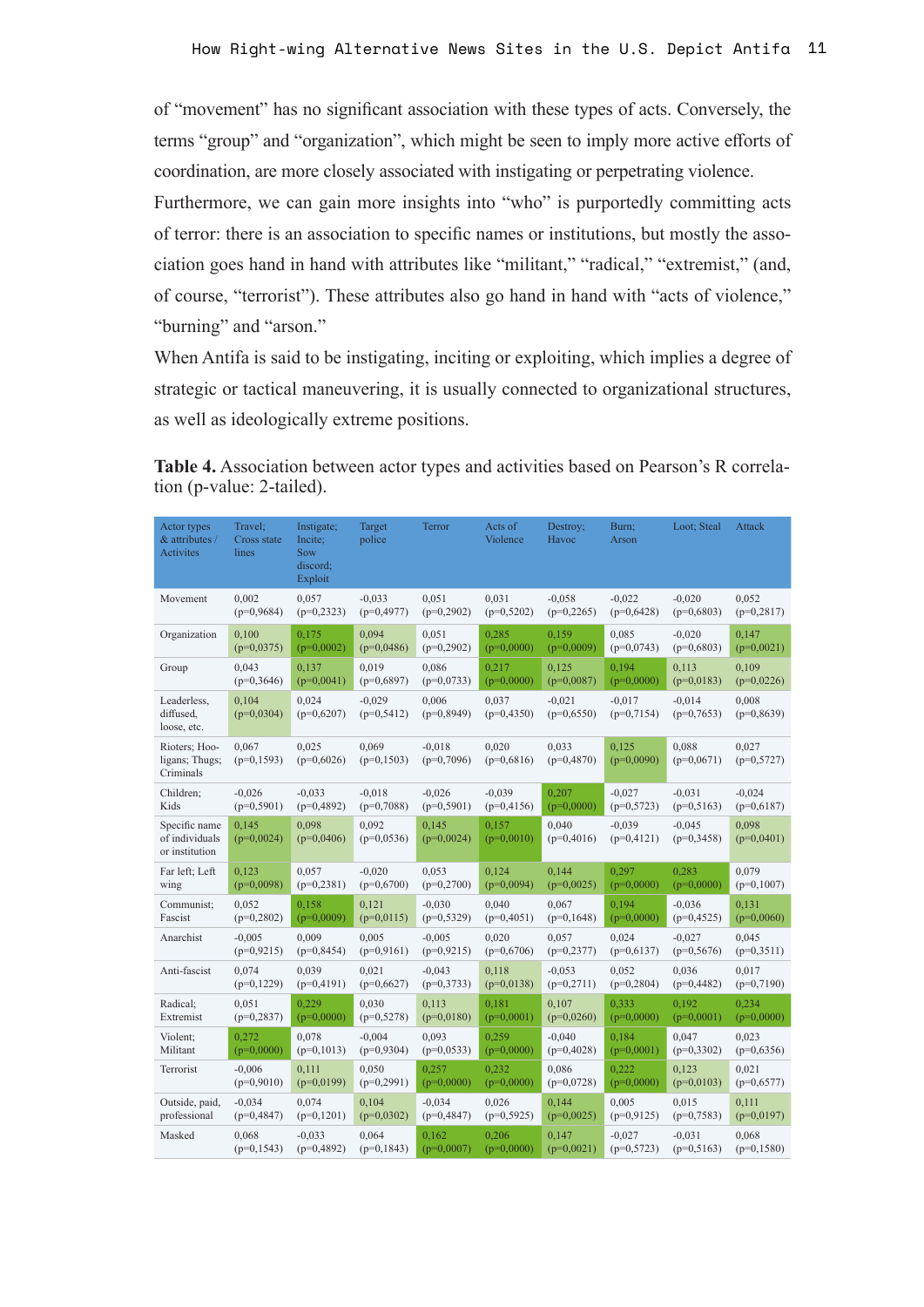### **Who or what is associated with or compared to Antifa?**

| Who is Antifa associated with / compared to? Count |             | $\frac{6}{9}$ |
|----------------------------------------------------|-------------|---------------|
|                                                    | $(n = 337)$ |               |
| <b>Black Lives Matter</b>                          | 53          | 16%           |
| Leftists; Far-left groups                          | 48          | $14\%$        |
| Anarchists; Extremists; Criminals; Rioters         | 36          | $11\%$        |
| Specific Institutions                              | 30          | $9\%$         |
| Specific individuals; George Soros (5)             | 28          | 8%            |
| Jeremiah and/or Keith Ellison                      | 26          | 8%            |
| Right-Wing, far-right, racist groups               | 17          | $5\%$         |
| Democrats                                          | 16          | $5\%$         |
| Media; Journalists                                 | 12          | $4\%$         |

**Table 5.** Actors, groups and organisations associated with Antifa by right-wing websites.

In 337 cases in which Antifa was mentioned, the term was associated with other groups or individuals. This code was applied to names or terms that were likened to or listed in conjunction with Antifa, as well as to names of individuals or institutions who were described as supporting them.

The most prominent of these was the Black Lives Matter movement (16 %), which often appeared in direct conjunction with the term Antifa and was presented as taking part in the same activities described above. Other far-left groups, as well as terms for criminal activities made up the next two most prominent categories.

30 instances make mention of other specific groups or institutions, including Occupy Wallstreet, the Animal Liberation Front, the Minnesota Freedom Fund, Moveon.org, but also ISIS, the Weatherman, or the PKK. Similarly, 5% refer to far-right extremist and explicitly racist groups like "Brown Shirts," the KKK and "white supremacists." In these examples, as well as in references to notorious terror groups, the association seems more akin with a classification of Antifa, in that it establishes that these are equivalent to the extremist ideologues they purport to oppose.

8 % of the recorded instances made mention of specific individuals, including politicians like Bernie Sanders, Alexandria Ocasio-Cortez, or Ilhan Omar, but also media personalities like Don Lemon, actor Patton Oswald and Twitter CEO Jack Dorsey. Arguably, this number goes up to 16 %, if it were to include Keith Ellison, the Attorney General of Minnesota, and/or his son Jeremiah Ellison. But this is probably an artifact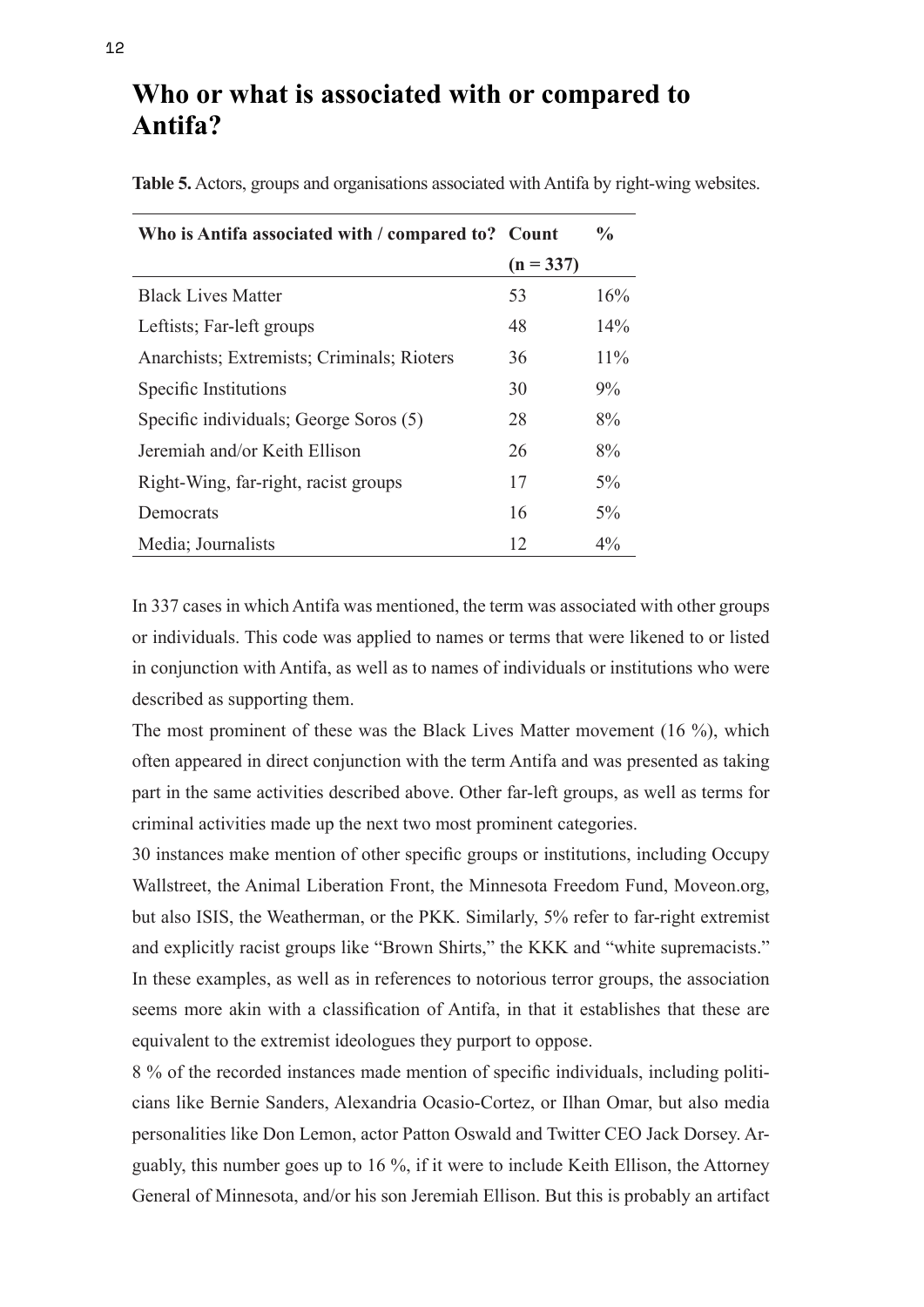of the sample's timeframe and specific media agenda for that week. Nonetheless, the focus on specific individuals shows the power of associating a term like Antifa with all its negative connotations, to specific individuals who are prominently featured within a given news cycle.

Overall, it seems noteworthy that these associations with *specific* names of individuals or organizations were much more common than actually stating who Antifa is. This is perhaps not surprising since Antifa is such a loose and vague collection of individuals and positions: there is no identifiable collective "who," except perhaps in the fevered imagination of the far-right.



#### **Where has Antifa been active?**

**Figure 4. Reports of Antifa Activity in Right-Wing Website Articles.**

While only 78 articles (18 %, across 18 websites) named specific locations in setting the scene for Antifa activities, 59 articles (10 %, across 17 websites) employed the rather imprecise phrase "our cities." This correlated significantly with the activities of "Travel; Cross state borders" and "Instigating." The combination might suggest that Antifa activists are regarded as somewhat of a foreign entity and thus can be "othered" as not being part of the communities in which they cause conflict.

Another recurrent theme in many of the stories is that Antifa seems to be particularly active in cities and states governed by Democrats. The most frequently named location being Portland, Oregon, while Minneapolis, New York, Seattle and various locations in California are also prominently featured. Additionally, some articles made mention of Antifa activities in other countries such as Germany (8), the UK (5), and France (3).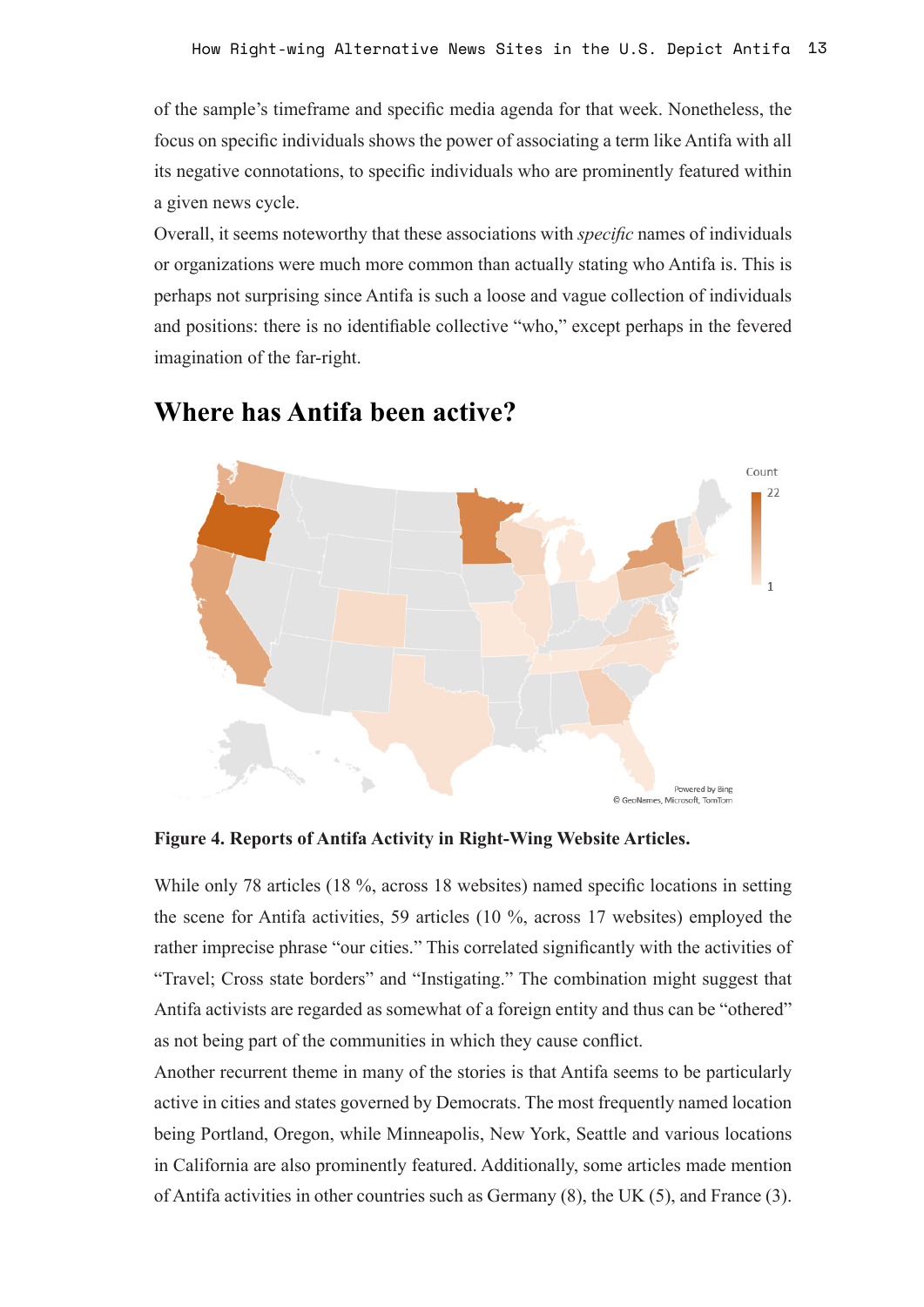Canada (2) and Athens, Greece (1) also received mentions. Assuming that these are not places where the majority of these websites' audiences are located, this ultimately creates the impression of a somewhat external scene for these conflicts.

It also makes it less likely that readers are going to have first-hand experience with the types of protest that are being depicted. As [political communication scholarship on](https://scholar.harvard.edu/files/mbaum/files/baum_potter_jop_preprint.pdf) [news coverage of foreign events](https://scholar.harvard.edu/files/mbaum/files/baum_potter_jop_preprint.pdf) has pointed out, spatial distance between audiences and events may lead to "information asymmetries that disadvantage average citizens" and provide media and political elites with a considerable amount of leeway in framing and interpreting events. This latter aspect is especially relevant in light of the fact that 72 percent of all sampled articles on Antifa also make explicit mention of Trump, and almost a third (27 %) refer to Attorney General Barr.

Furthermore, most of the articles are sourced solely by either referring to social media posts of prominent politicians or via links to and interpretation of viral videos that purport to show events at protests. The third main genre of articles are essentially opinion or think pieces that editorialize against Antifa sympathizers or for the designation of "domestic terrorism."

Meanwhile, there is a noticeable absence of on-the-ground reporting or even commentary of such pieces by other media organizations. In fact, much of the on-the-scene reports appears to stem from a single source, Andy Ngô, a right-wing provocateur and "[media personality,](https://en.wikipedia.org/wiki/Andy_Ngo)" often portrayed as a journalist. Ngô has purportedly been attacked and antagonized by Antifa supporters in the past, as these articles also often note, which make him part of the very story he is being cited on. Across the sample of articles, his Twitter handle is the second most frequently cited ( $n = 27$ ), after @real-DonaldTrump (82), across 18 articles by 10 different websites.

### **Conclusion**

The main takeaway from the analysis of these articles has been how diffuse and confusing the answer to my initial question has become: who or what is Antifa and what do they do? Bearing in mind that my sample was drawn from a very limited timeframe, focused on much the same overall agenda, it seems stunning how many different and often contradictory answers the analyzed articles provided. Apart from the quantification of different definitions, activities, associates, or locales, the general sense that pervades is that there exists a rather loose and broadly dispersed group of far-left militant radicals, who routinely cross state borders in order to strategically cause damage and destruction in the name of a dangerous ideological cause.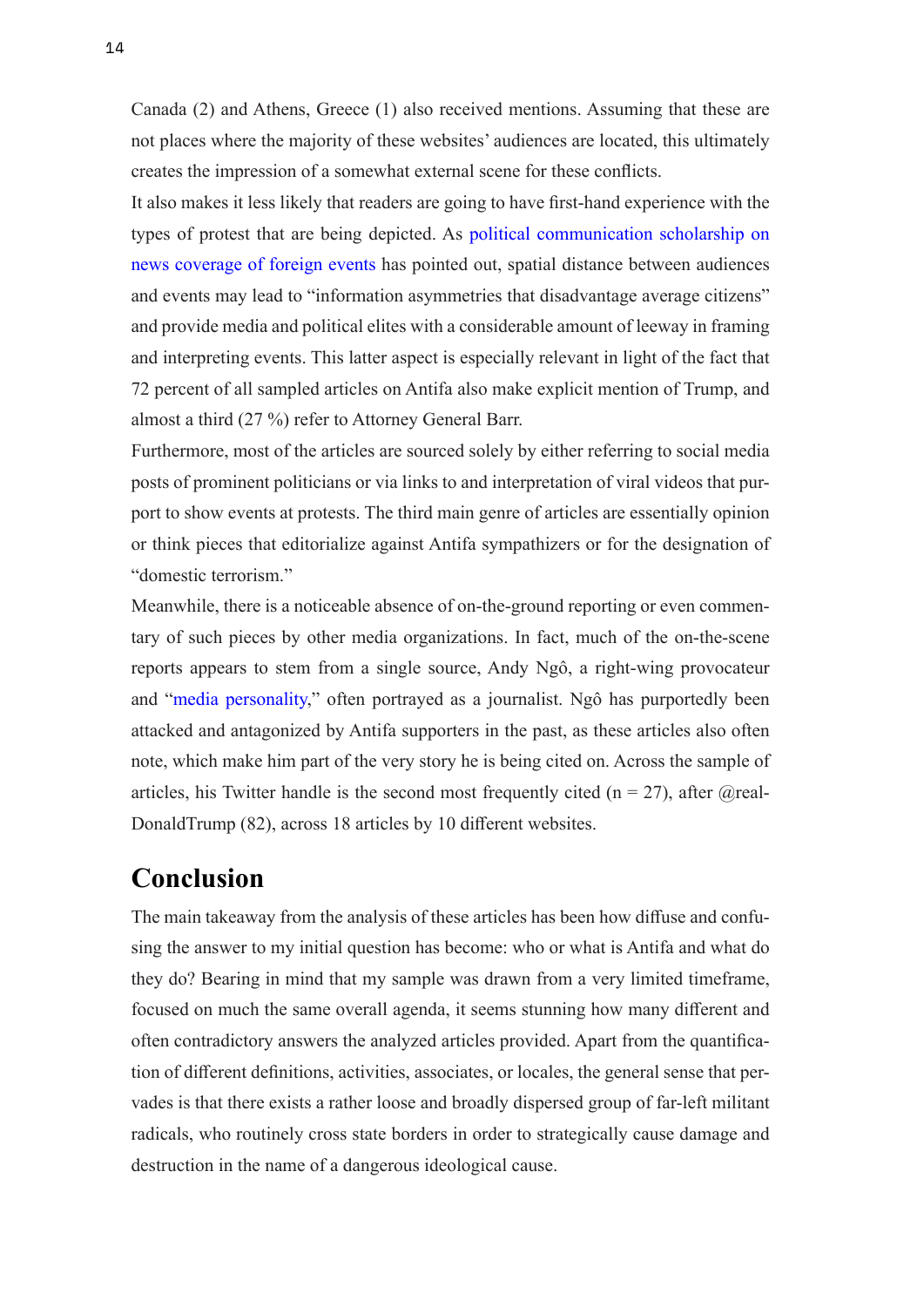Arguably, Antifa and its history is a complex issue that not many Americans are likely to be familiar with. If they should rely primarily on news sites such as the ones analyzed here, this paves the way for more confusion and obfuscation and enables political elites to use the term in any sense pertaining to its many connotations. Indeed, it seems that for Donald Trump and his administration, Antifa might indeed serve as a welcome foil with which to associate [political or ideological opponents](https://www.nytimes.com/2020/06/09/nyregion/who-is-martin-gugino-buffalo-police.html) on the left.

The findings presented here stemmed from a wide spectrum of right-wing websites, ranging from prolific ones like Fox News or Breitbart, to more niche outfits like Patriotpost or Politichicks. The similarities that emerge across this spectrum call to mind classifications of a "[right-wing echo chamber"](https://books.google.de/books?id=139Oa4MOsAgC&printsec=frontcover) and forms of [networked propaganda](https://www.oxfordscholarship.com/view/10.1093/oso/9780190923624.001.0001/oso-9780190923624), in which right-wing media have shown to be tightly interconnected in sharing content and agendas. The sheer scope of misleading information circulating here may also be seen as presenting a problem to social media platforms and their content moderation practices, which tend to classify [sites like Breitbart or Fox News](https://www.vice.com/en_us/article/jgeqe7/how-breitbart-is-crushing-mainstream-media-on-facebook) as legitimate journalistic outfits and often serve as entry points into this news environment.

Meanwhile, on the ground level of right-wing and far-right activism, the threat of Antifa may indeed be seen as a more legitimate concern. An integral part of the actual Antifa agenda is "to attach professional and social costs to membership in white supremacist, neo-Nazi and similar organizations," [as Joshua Holland has pointed out.](https://www.alternet.org/2020/06/antifa-are-a-ridiculous-right-wing-bogeyman-but-theres-more-to-the-story/) Holland suggests that contrary to the diffused and unspecific image of a far-left "bogeyman" conjured by right-wing media, many Antifa activities have revolved around the direct involvement of a specific individual or organization with far-right extremism and white supremacist ideology. Such acts of exposing coordinated activities by specific individuals create transparency and accountability within spaces of public deliberation. The same could not be said for right-wing media coverage of Antifa, which is rife with generalizations, obfuscation and unsubstantiated claims. Most importantly, however, it fails to be specific in defining who its subjects actually are. In the hands of authoritarian governments, such "floating signifiers" can serve as convenient catch-all scapegoats and might ultimately serve as useful tools in criminalizing dissent.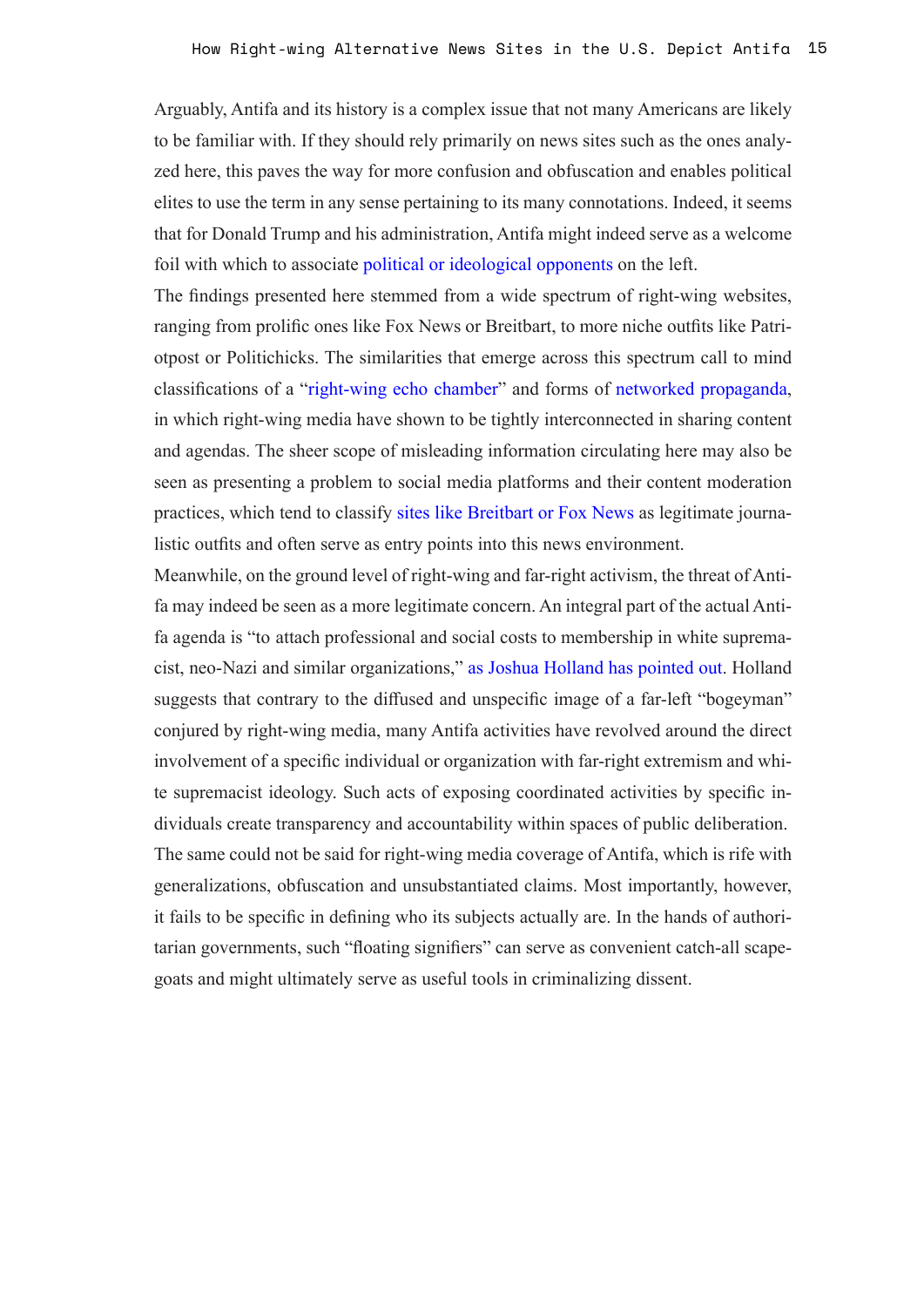#### **Linked Sources**

- Andy Ngo. (2020, June 12.). In *Wikipedia*. https://en.wikipedia.org/w/index.php?title=Andy\_Ngo&oldid=962237399
- Baum, M. A. & Potter, P. B. K. (2019). Media, Public Opinion, and Foreign Policy in the Age of Trump. *Journal of Politics*, *81*(2), 747-756.
- Beauchamp, Z. (2020, June 3). *Antifa, explained*. VOX. https://www.vox.com/policy-and-politics/2020/6/8/21277320/antifa-anti-fascist-explained
- Beauchamp, Z. (2019, July 3). *The assault on conservative journalist Andy Ngo, explained*. VOX. https://www.vox.com/policy-and-politics/2019/7/3/20677645/ antifa-portland-andy-ngo-proud-boys
- Benkler, Y., Faris, R., & Roberts, H. (2018). *Network propaganda: Manipulation, disinformation, and radicalization in American politics*. Oxford University Press. doi: 10.1093/oso/9780190923624.001.0001
- Collins, B., Zadrozny, B. & Saliba, E. (2020, June 2). *White nationalist group posing as antifa called for violence on Twitter*. NBC News. https://www.nbcnews.com/tech/security/twitter-takes-down-washington-protest-disinformation-bot-behavior-n1221456
- Editorial Board. (2020, June 11). Trump is spreading a dangerous conspiracy theory about antifa. *The Washington Post*. https://www.washingtonpost. com/opinions/trump-is-spreading-a-dangerous-conspiracy-theory-about-antifa/2020/06/10/5f9fa342-ab47-11ea-94d2-d7bc43b26bf9\_story.html
- Feuer, A. (2020, June 9). Trump Falsely Targets Buffalo Protester, 75, as 'Antifa Provocateur'. *The New York Times*. https://www.nytimes.com/2020/06/09/nyregion/ who-is-martin-gugino-buffalo-police.html
- Heft, A., Mayerhöffer, E., Reinhardt, S., & Knüpfer, C. (2020). Beyond Breitbart: Comparing Right-Wing Digital News Infrastructures in Six Western Democracies. *Policy & Internet*, *12*, 20-45. https://doi.org/10.1002/poi3.219
- Holland, J. (2020, June 9). *Here's the real reason so many on the right are terrified of antifa*. AlterNet. https://www.alternet.org/2020/06/antifa-are-a-ridiculous-rightwing-bogeyman-but-theres-more-to-the-story/
- Jamieson, K. H., & Cappella, J. N. (2008). *Echo chamber: Rush Limbaugh and the conservative media establishment*. Oxford University Press.
- MacFarquhar, N., Feuer, A. & Goldman, A. (2020, June 11). Federal Arrests Show No Sign That Antifa Plotted Protests. *The New York Times*. https://www.nytimes. com/2020/06/11/us/antifa-protests-george-floyd.html